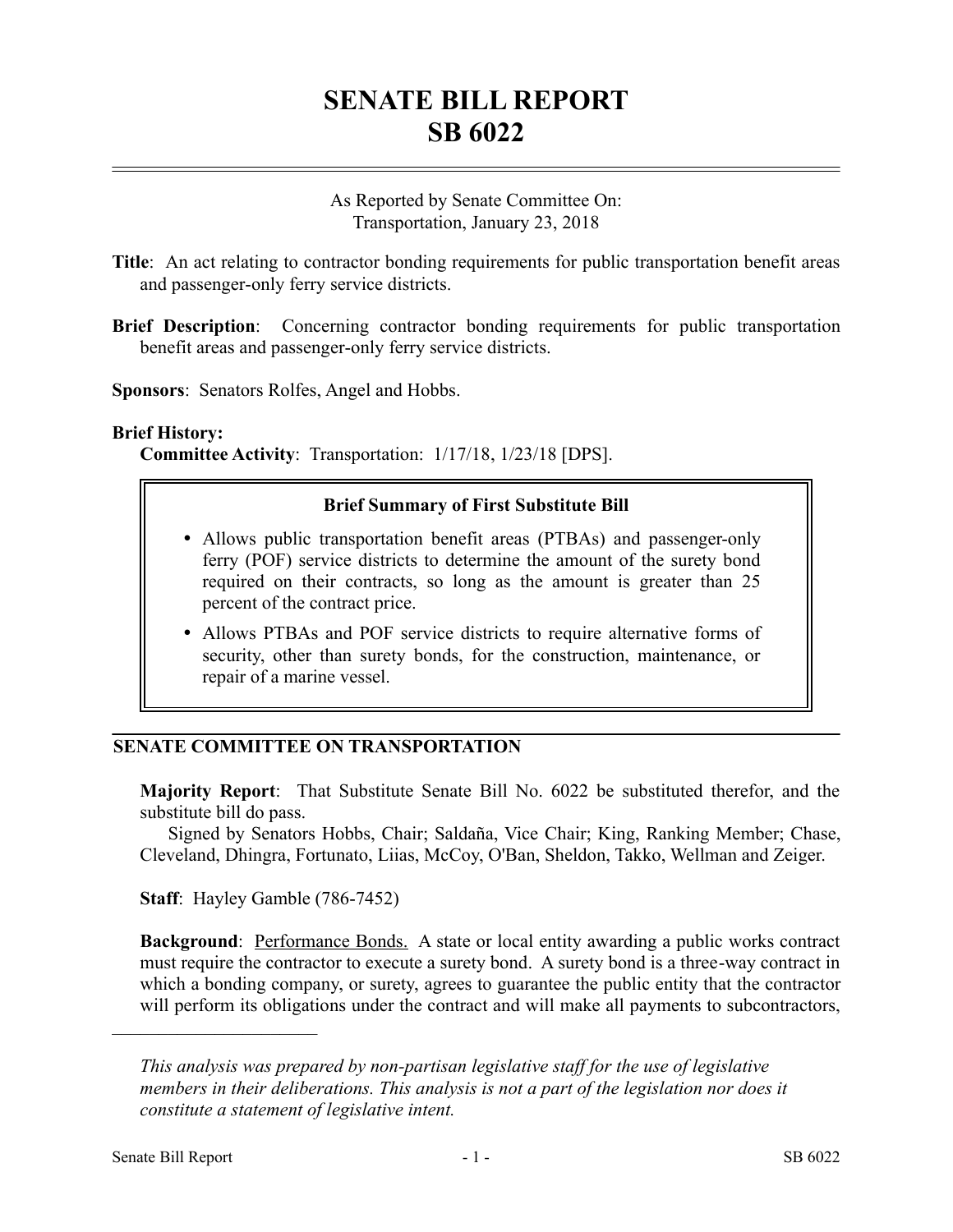workers, and suppliers. The bond covers both performance and payment. If the contractor defaults in the performance of the contract or fails to fully pay subcontractors, suppliers, and workers, the surety becomes liable to provide bond funds to complete the contract or pay unpaid subcontractors, suppliers, or workers. Typically the bond must be equal to the full contract price, however cities, towns, and sewer districts may set the amount of the bond for not less than 25 percent of the contract price.

On contracts for the construction, maintenance, or repair of marine vessels, the Washington State Department of Transportation and counties may substitute alternative forms of security in lieu of a surety bond. These alternative forms of securities are defined in statute. The bond or alternative security must be in an amount adequate to protect 100 percent of the exposure to loss. A county must develop and adopt an ordinance that establishes the procedure for determining the county's exposure to loss on contracts for construction, maintenance, or repair of a marine vessel.

Public Transportation Benefit Areas. PTBAs are the most common governance structure for transit agencies in Washington. They may be smaller or larger than a county, or include multiple counties. PTBAs are governed by a board of up to nine directors, selected from elected officials currently serving the local city and/or county. Most PTBAs have the authority to impose a voter-authorized sales tax of up to 0.9 percent within their boundaries to fund public transportation.

Passenger-Only Ferry Service Districts. The 2015 transportation revenue bill (2ESSB 5987) authorized certain PTBAs meeting geographic and population requirements to establish POF service districts, which could impose a number of voter-approved revenue options. The governing body of such a PTBA would serve as the governing body of the POF service district. Currently, Kitsap Transit has created the only POF service district, using a voterapproved 0.03 percent sales and use tax to fund POF service.

**Summary of Bill (First Substitute)**: PTBAs and POF service districts may determine the amount of the surety bond required on contracts, so long as the amount is greater than 25 percent of the contract price.

The PTBAs and POF service districts may require alternative forms of security, other than surety bonds, for the construction, maintenance, or repair of a marine vessel. The bond or alternative security must be in an amount adequate to protect 100 percent of the exposure to loss. Prior to awarding any contract limiting security to the PTBA's or POF service district's exposure to loss, the governing board of a PTBA or POF service district must develop and adopt an resolution that establishes the procedure for determining the county's exposure to loss on contracts for construction, maintenance, or repair of a marine vessel.

# **EFFECT OF CHANGES MADE BY TRANSPORTATION COMMITTEE (First Substitute)**:

- Adds 'resolution' to correctly identify the process by which a PTBA or POF would determine certain processes.
- Adds an emergency clause.